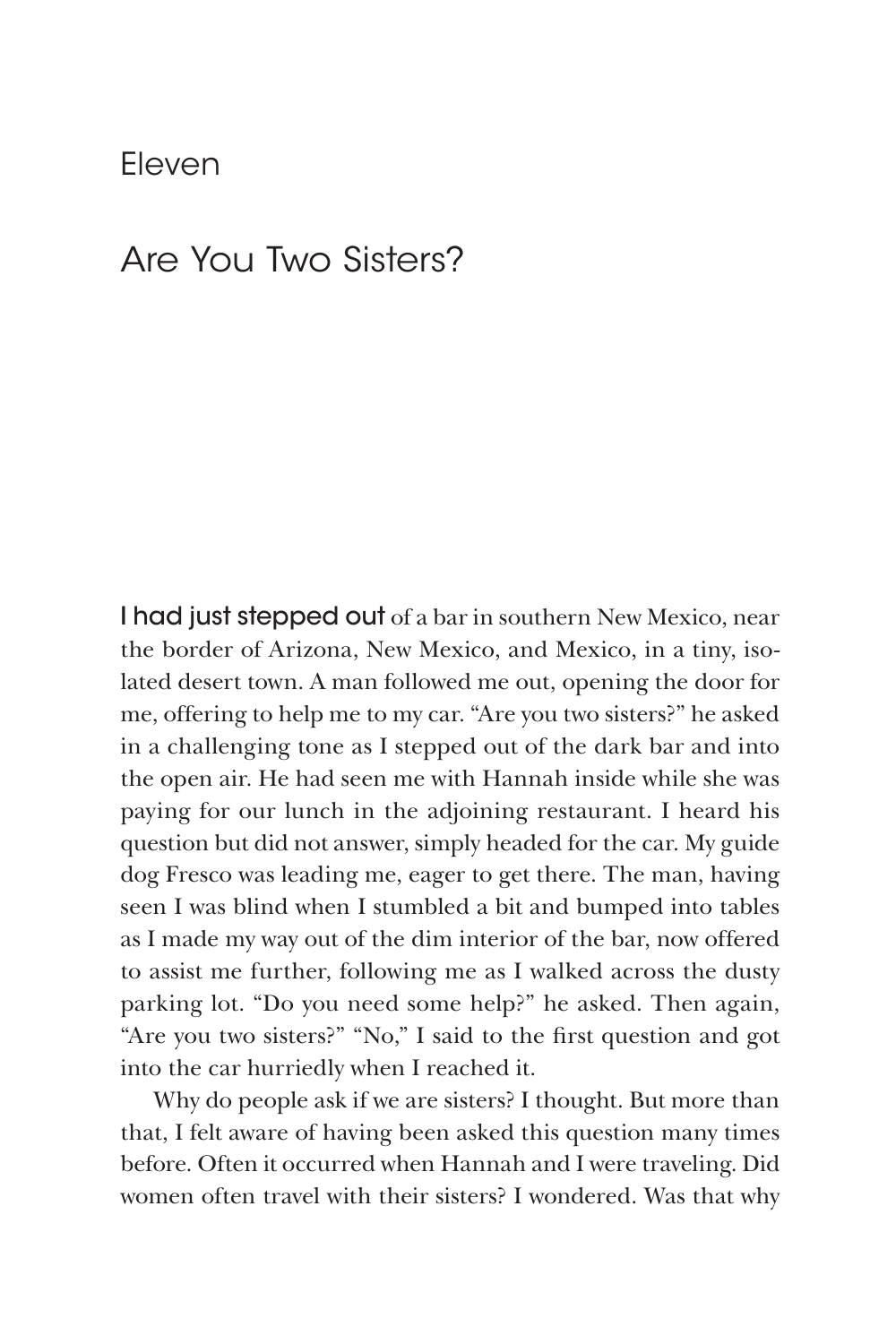people asked me about it, or assumed that we were two sisters? I thought at first that could be so. But underneath, I doubted it. I thought it was because we were lesbians, because we both had short hair, because, perhaps, we were familiar with one another—in a casual, intimate way—because we were not wearing makeup or dressy, femme-style clothes. At home sometimes, it had happened, too. A repair person would come to the house to fix the furnace or the garage door and assumed that we were sisters, commenting on it, in fact. Why did they comment? Why did they ask? Why would it matter if we were sisters or not?

I think it's similar to what happens when I am out with my guide dog and the dog is leading me. People ask, "Are you training that dog?" as if it's a question that would settle something more haunting, like, "Are you blind? Or are you sighted like me?"

In this case, the familiar occurrence would be that we were sisters—that would explain us—rather than that we were lesbians. But what do I do, turn around and say to the man in the bar, "No, we're lesbians"? I didn't want to say that because I didn't want to endanger myself. It was broad daylight. We had just had lunch. But it was at a bar and it was in a kind of no man's land out where the range stretches and there are no houses or stores for miles, where the mountains sprawl far into the distance, their huge, looming, dark figures silhouetted like proud majesties, like islands of imposing presence against the broad sky. "Why have some drunk discuss lesbianism with me?" I thought. But I also thought, "Why am I afraid—afraid to tell him what I am, afraid to be a lesbian out in public?" It was 2017, surely a time when people knew what it was, or might be more accepting than in the past when people, usually men, were beaten up in bars for being gay. I wasn't a man, and we were two women, innocuous looking enough to be mistaken for two sisters. Why not have the nerve to say, "No, we're lesbians," looking him in the eye—to the extent I can do that—and seeing what his response would be. Would he strike out at me? Or would he simply stand there and stare? "I